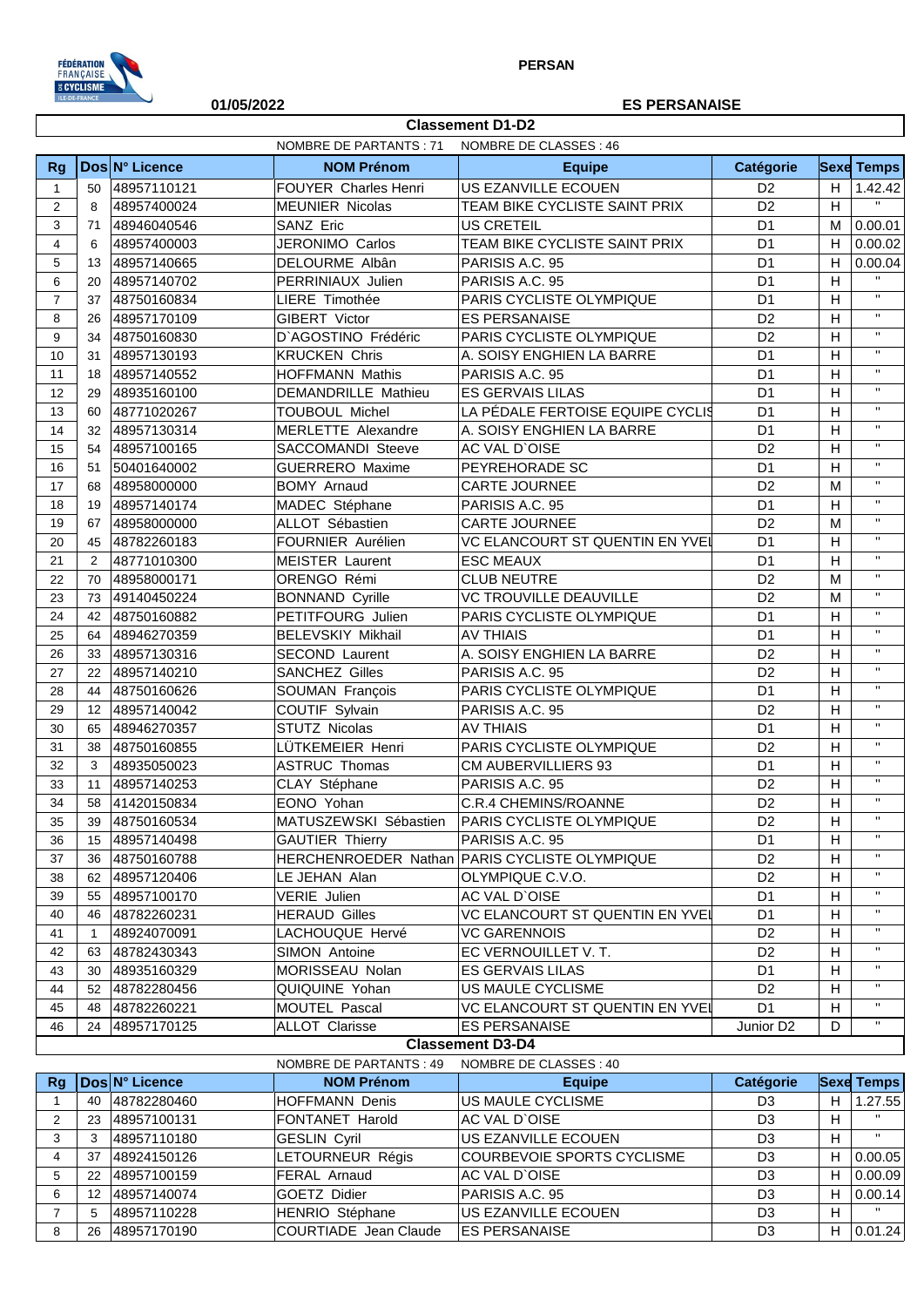| 9  | 57             | 41748000386 | LORAULT David              | <b>CLUB NEUTRE</b>                | D <sub>3</sub> | М            | 0.01.26      |
|----|----------------|-------------|----------------------------|-----------------------------------|----------------|--------------|--------------|
| 10 | 39             | 49760380255 | PION Sébastien             | <b>AC SOTTEVILLE</b>              | D <sub>3</sub> | H.           | 0.01.27      |
| 11 | 8              | 48957400022 | CASTEL Jacques             | TEAM BIKE CYCLISTE SAINT PRIX     | D <sub>4</sub> | H            | $\mathbf{H}$ |
| 12 | 30             | 48957130305 | <b>BLAZUTTI Dominique</b>  | A. SOISY ENGHIEN LA BARRE         | D <sub>4</sub> | н            | $\mathbf{H}$ |
| 13 | 20             | 48957100145 | <b>CHAMVOUX Olivier</b>    | AC VAL D'OISE                     | D <sub>3</sub> | H            | $\mathbf{H}$ |
| 14 | 51             | 48782430286 | SAMYN Alban                | EC VERNOUILLET V.T.               | D <sub>3</sub> | $\mathsf{H}$ | $\mathbf{H}$ |
| 15 | 29             | 48957290023 | <b>CADEI Jean Pierre</b>   | EC OSNY PONTOISE                  | D <sub>3</sub> | H            | $\mathbf{H}$ |
| 16 | 18             | 48935330047 | <b>LEMAITRE Laurent</b>    | <b>ES STAINS-CYCLISME</b>         | D <sub>3</sub> | н            | $\mathbf{H}$ |
| 17 | 49             | 48957070009 | <b>COLLEN Fabrice</b>      | <b>AS HERBLAY</b>                 | D <sub>3</sub> | н            | $\mathbf{H}$ |
| 18 | 31             | 48957130019 | <b>CANU Nicolas</b>        | A. SOISY ENGHIEN LA BARRE         | D <sub>3</sub> | H            | $\mathbf{H}$ |
| 19 | 9              | 48957400020 | LOPES Carlos               | TEAM BIKE CYCLISTE SAINT PRIX     | D <sub>3</sub> | H            | $\mathbf{H}$ |
| 20 | 35             | 48924150002 | <b>ANNE Christophe</b>     | COURBEVOIE SPORTS CYCLISME        | D <sub>3</sub> | H            | $\mathbf{H}$ |
| 21 | 44             | 48924010309 | <b>KAROLEWICZ Willy</b>    | <b>CSM PUTEAUX</b>                | D <sub>3</sub> | H            | $\mathbf{H}$ |
| 22 | 41             | 48782280368 | <b>SEGRETAIN Benoit</b>    | US MAULE CYCLISME                 | D <sub>3</sub> | н            | $\mathbf{H}$ |
| 23 | 6              | 48957110135 | HUBERT René                | US EZANVILLE ECOUEN               | D <sub>4</sub> | H            | $\mathbf{H}$ |
| 24 | 36             | 48924150030 | GOAPPER René               | <b>COURBEVOIE SPORTS CYCLISME</b> | D <sub>4</sub> | H            | $\mathbf{H}$ |
| 25 | 34             | 48957130040 | <b>VOYER Laurent</b>       | A. SOISY ENGHIEN LA BARRE         | D <sub>4</sub> | $\mathsf{H}$ | $\mathbf{H}$ |
| 26 | 54             | 48958000000 | <b>BLANCHARDON Patrice</b> | <b>CARTE JOURNEE</b>              | D <sub>4</sub> | M            | $\mathbf{H}$ |
| 27 | 25             | 48957170323 | CAFFIN Jean Noël           | <b>ES PERSANAISE</b>              | D <sub>3</sub> | H            | $\mathbf{H}$ |
| 28 | 48             | 48750160883 | <b>ULCE</b> Jean Louis     | PARIS CYCLISTE OLYMPIQUE          | D <sub>3</sub> | Н            | $\mathbf{H}$ |
| 29 | $\mathbf{1}$   | 48782100218 | <b>BACHELOT Gérard</b>     | ROUE D'OR CONFLANAISE             | D <sub>3</sub> | H            | $\mathbf{H}$ |
| 30 | 28             | 48957170325 | WISNIEWSKI Sebastien       | <b>ES PERSANAISE</b>              | D <sub>3</sub> | H            | $\mathbf{H}$ |
| 31 | 24             | 48957100116 | GLEIZE Jean Loup           | AC VAL D'OISE                     | D <sub>3</sub> | H            | $\mathbf{H}$ |
| 32 | 13             | 48957140138 | <b>HERISSON</b> Jean Marie | PARISIS A.C. 95                   | D <sub>4</sub> | H            | $\mathbf{H}$ |
| 33 | $\overline{4}$ | 48957110023 | <b>GRIMAL Hervé</b>        | US EZANVILLE ECOUEN               | D <sub>3</sub> | H            | $\mathbf{H}$ |
| 34 | 17             | 48935330209 | <b>DUTEAU Sébastien</b>    | <b>ES STAINS-CYCLISME</b>         | D <sub>4</sub> | Н            | $\mathbf{H}$ |
| 35 | 42             | 48771010517 | <b>FLRURY Laurent</b>      | <b>ESC MEAUX</b>                  | D <sub>4</sub> | H            | $\mathbf{H}$ |
| 36 | 56             | 48924150036 | <b>ALLIROL Didier</b>      | <b>COURBEVOIE SPORTS CYCLISME</b> | D <sub>4</sub> | M            | $\mathbf{H}$ |
| 37 | 2              | 48957110014 | <b>BENNOIN Luc</b>         | US EZANVILLE ECOUEN               | D <sub>3</sub> | H            | $\mathbf{H}$ |
| 38 | 10             | 48957400017 | LOUVEL Gilles              | TEAM BIKE CYCLISTE SAINT PRIX     | D <sub>4</sub> | H            | $\mathbf{H}$ |
| 39 | 27             | 48957170326 | RANNOU Jean Claude         | <b>ES PERSANAISE</b>              | D <sub>4</sub> | H            | $\mathbf{H}$ |
| 40 | 43             | 48924010412 | <b>ARCHAMBAULT Franck</b>  | <b>CSM PUTEAUX</b>                | D <sub>4</sub> | H            | $\mathbf{H}$ |